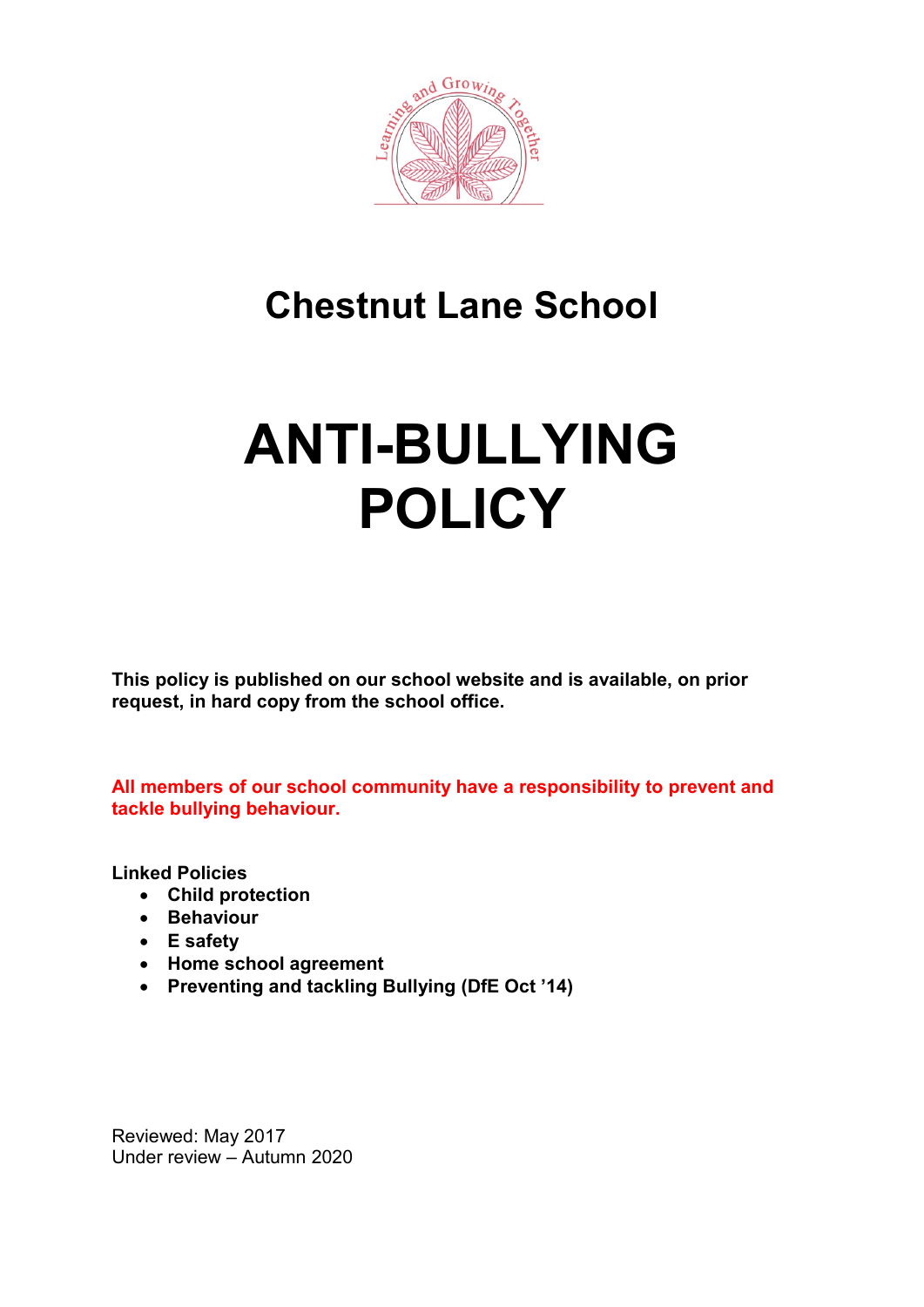# **Statement of Intent**

We are committed to providing a caring, friendly and safe environment for all of our pupils so they can learn in a relaxed and secure atmosphere. Bullying of any kind is unacceptable at our school. If bullying does occur, all pupils should be able to tell an adult and know that incidents will be dealt with promptly and effectively. Where appropriate staff will also respond to bullying that happens outside of the school premises. We are a *TELLING* school. This means that *anyone* who knows that bullying is happening is expected to tell the staff and that *any* member of staff will help to prevent bullying from happening.

# **Objectives of this Policy**

- All governors, teaching and non-teaching staff, pupils and parents should have an understanding of what bullying is.
- All governors and teaching and non-teaching staff should know what the school policy is on bullying, and follow it when bullying is reported.
- All pupils and parents should know what the school policy is on bullying, and what they should do if bullying arises.
- As a school we take bullying seriously. Pupils and parents should be assured that they will be supported when bullying is reported.
- Bullying will not be tolerated.
- Governors will monitor the incidents of bullying recorded by school staff to check for patterns.

#### **What is bullying?**

Bullying is the repetitive, intentional hurting of one person or group by another person or group, either physically or emotionally, where the relationship involves an imbalance of power.

Bullying can take many forms (for instance, cyber-bullying via text messages or the internet), and is often motivated by prejudice against particular groups, for example on grounds of race, religion, gender, sexual orientation, or because a child is adopted or has caring responsibilities. It might be motivated by actual differences between children, or perceived differences. Stopping violence and ensuring immediate physical safety is obviously a school's first priority but emotional bullying can be more damaging than physical; teachers and schools have to make their own judgements about each specific case.

Many experts say that bullying involves an imbalance of power between the perpetrator and the victim. This could involve perpetrators of bullying having control over the relationship which makes it difficult for those they bully to defend themselves. The imbalance of power can manifest itself in several ways, it may be physical, psychological (knowing what upsets someone), derive from an intellectual imbalance, or by having access to the support of a group, or the capacity to socially isolate. It can result in the intimidation of a person or persons through the threat of violence or by isolating them either physically or online

Bullying can be:

- Peer to peer, teacher to student or student to teacher
- Emotional being unfriendly, excluding, tormenting (e.g. hiding books, threatening gestures)
- Physical pushing, kicking, hitting, punching or any use of violence
- Racist racial taunts, graffiti, gestures
- Verbal name-calling, sarcasm, spreading rumours, teasing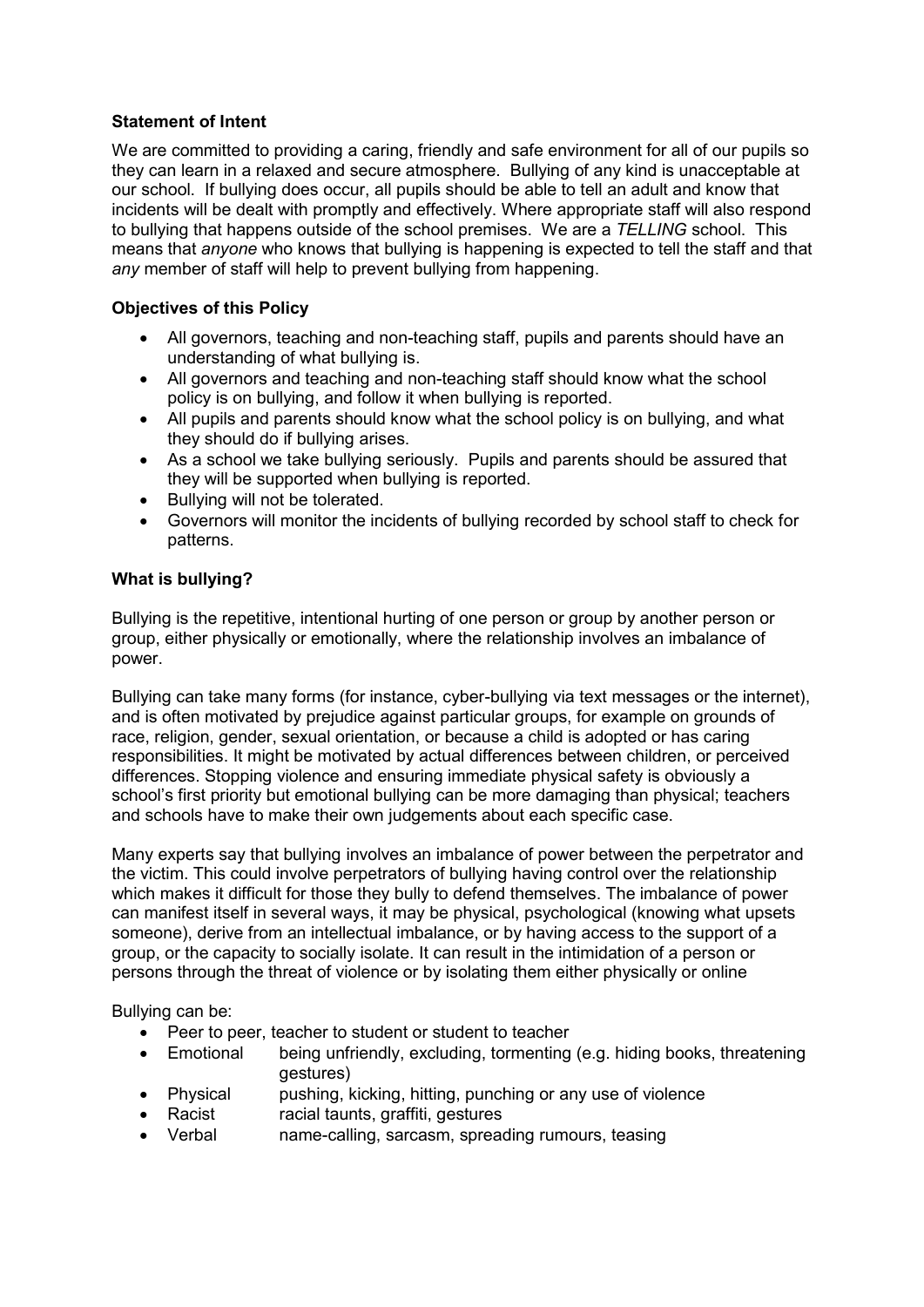• Cyber All areas of internet ,such as email & social media misuse Mobile threats by text messaging & calls Misuse of associated technology , i.e. camera & video facilities

# **Why is it Important to Respond to Bullying?**

Bullying hurts. No one deserves to be a victim of bullying. Everybody has the right to be treated with respect. People who are bullying need to learn different ways of behaving.

Schools have a responsibility to respond promptly and effectively to issues of bullying.

#### **Safeguarding children and young people**

Under the Children Act 1989 a bullying incident should be addressed as a child protection concern when there is 'reasonable cause to suspect that a child is suffering, or is likely to suffer, significant harm'. Where this is the case, the school staff should report their concerns to their local authority children's social care. Even where safeguarding is not considered to be an issue, schools may need to draw on a range of external services to support the pupil who is experiencing bullying, or to tackle any underlying issue which has contributed to a child engaging in bullying.

#### **Criminal law**

Although bullying in itself is not a specific criminal offence in the UK, it is important to bear in mind that some types of harassing or threatening behaviour – or communications – could be a criminal offence, for example under the Protection from Harassment Act 1997, the Malicious Communications Act 1988, the Communications Act 2003, and the Public Order Act 1986.

If school staff feel that an offence may have been committed they should seek assistance from the police. For example, under the Malicious Communications Act 1988, it is an offence for a person to send an electronic communication to another person with the intent to cause distress or anxiety or to send an electronic communication which conveys a message which is indecent or grossly offensive, a threat, or information which is false and known or believed to be false by the sender.

#### **The Education and Inspections Act 2006**

Section 89 of the Education and Inspections Act 2006 provides that maintained schools must have measures to encourage good behaviour and prevent all forms of bullying amongst pupils. These measures should be part of the school's behaviour policy which must be communicated to all pupils, school staff and parents.

#### **The Equality Act 2010**

The Equality Act 2010 replaces previous anti-discrimination laws with a single Act. A key provision is a new public sector Equality Duty, which came into force on 5 April 2011. It replaces the three previous public sector equality duties for race, disability and gender, and covers age, disability, gender reassignment, pregnancy and maternity, race, religion or belief, sex and sexual orientation. The Duty has three aims. It requires public bodies to have due regard to the need to:

- Eliminate unlawful discrimination, harassment, victimisation and any other conduct prohibited by the act.
- Advance equality of opportunity between people who share a protected characteristic and people who do not share it.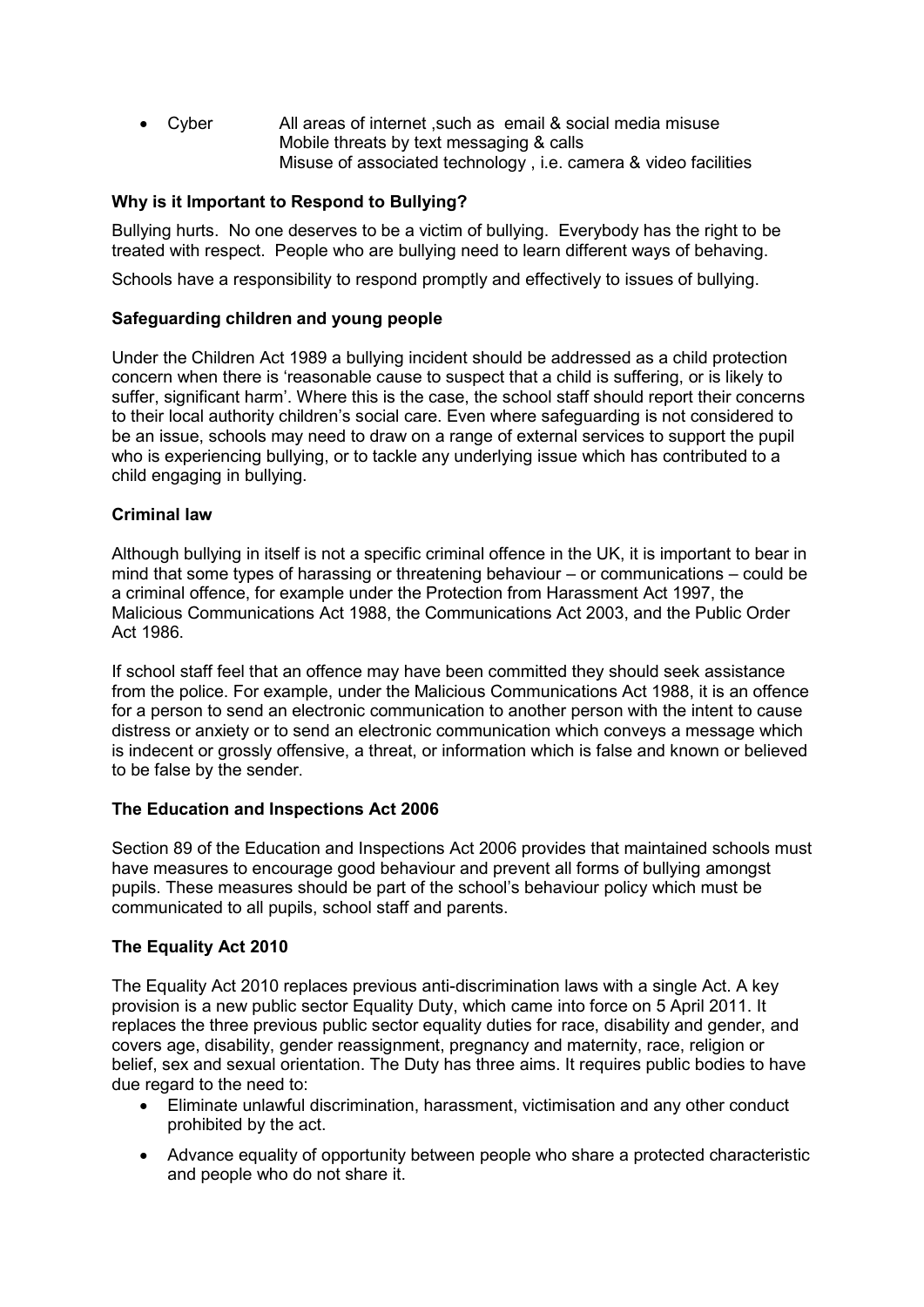• Foster good relations between people who share a protected characteristic and people who do not share it.

Maintained schools and Academies are required to comply with the new Equality Duty. Part 6 of the Act makes it unlawful for the responsible body of a school to discriminate against, harass or victimise a pupil or potential pupil in relation to admissions, the way it provides education for pupils, provision of pupil access to any benefit, facility or service, or by excluding a pupil or subjecting them to any other detriment. In England and Wales Part 6 of the Act applies to maintained schools and Academies and to other independent schools.

# **Signs and Symptoms**

A child may indicate by signs or behaviour that he or she is being bullied. Adults should be aware of these possible signs and that they should investigate if any child of any age:

- is frightened of walking to or from school
- changes their usual routine
- is unwilling to go to school (school phobic)
- becomes withdrawn anxious, or lacking in confidence
- starts stammering
- attempts or threatens to run away
- cries themselves to sleep at night or has nightmares
- feels ill in the morning
- begins to do poorly in school work
- has possessions which are damaged or " go missing"
- asks for money or starts stealing money (to pay bully)
- has unexplained cuts or bruises
- becomes aggressive, disruptive or unreasonable
- is bullying other children or siblings
- stops eating
- is frightened to say what's wrong
- gives improbable excuses for any of the above
- is afraid to use the internet or mobile phone  $\Box$  If appropriate to
- is nervous & jumpy when a cyber-message is received  $\uparrow$  the age.

These signs and behaviours could indicate bullying and therefore they should be investigated.

#### **School Procedures**

- 1. Report bullying incidents to staff as soon as it happens, preferably before home time
- 2. In cases of bullying, the incidents will be recorded by staff
- 3. In serious cases parents should be informed and will be asked to come in to a meeting to discuss the problem
- 4. If necessary and appropriate, police will be consulted. The support of external agencies may be requested if a child safeguarding concern is raised.
- 5. The bullying behaviour or threats of bullying must be investigated and the bullying stopped quickly
- 6. An attempt will be made to help the bully (bullies) change their behaviour
- 7. Parent and carers are encouraged to support the schools behaviour policy and this includes dealing with children who have been bullied or are bullying

#### **Parent Procedures**

1. Raise any concerns with the school at the earliest opportunity